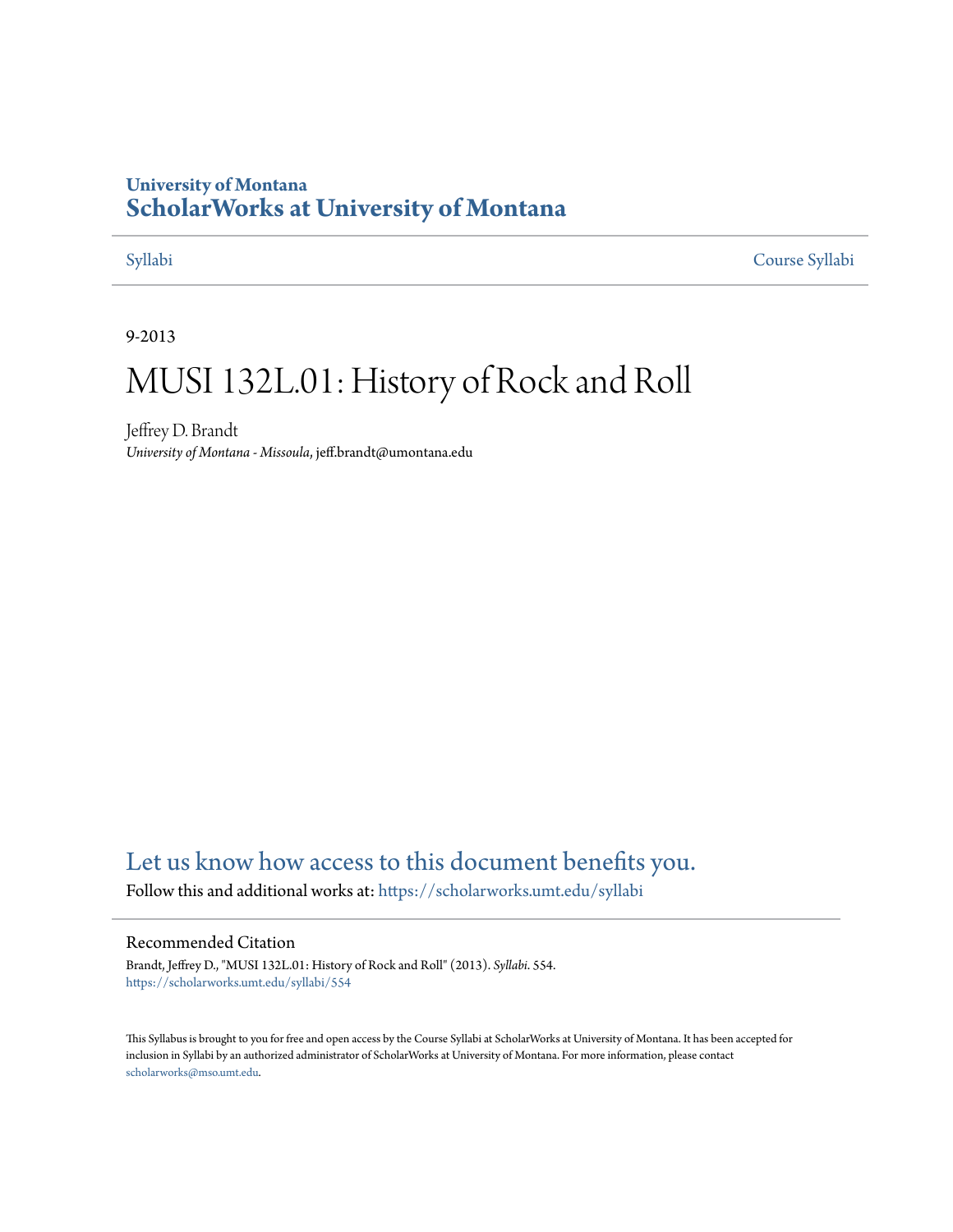### **★ History of Rock & Roll \* MUSI 132L.01 • Fall 2013 Syllabus ★**

Univ. of Montana, School of Music • 3 Credits • Meets T, R 12:40-2PM in Music Recital Hall • Moodle Supplement Required This course satisfies your Prospective 2, Literary and Artistic Studies General Education requirement.

### **★ Your Instructor - 'The Unprofessor' ★**

**INSTRUCTOR:** Jeff Brandt, "The Unprofessor," Musician, Author, blah blah blah who cares

**CLOSET/OFFICE:** Music Building 219 • 243-6880 • **Office hours by appointment only**

**CONTACT: ieff.brandt@umontana.edu** NOTE: Sign first/last name AND class/section in each message! Also, I reply to each and every message that I receive via email, unless it is a "thank you." If you don't receive a reply to your message within 24 hours—I probably did not receive your message! Or, I might be dead.

### *>* **STUDENTS MUST SIGN FIRST/LAST NAME AND CLASS/SECTION IN EACH EMAIL!**

### **★ Prerequisites • Our Goal ★**

### **PREREQUISITES, MATERIALS, HUMOR**

- No prerequisites or in-depth knowledge of music are required for this course
- Sense of humor: You must be able to laugh at the fact that some of these folks fell ass-backward into their careers and by happenstance became important. You must also laugh at trivial facts—such as that KISS first considered naming their band FUCK. If you can't laugh at this, please drop this course—**NOW.**
- Custom Textbook Pack: *This History o f Rock & Roll Book "GOES TO 11*" published by McGraw-Flill. **This text is REQUIRED and other rock history texts will not work for this course.** This custom textbook pack is available EXCLUSIVELY in the UM bookstore.
- DVDs (set of 5): *The History o f Rock & Roll* by Time-Life Video and Warner Bros. Entertainment. **This DVD set is OPTIONAL for this course.** This product is available for purchase through the UM bookstore, Amazon.com, as well as many other online retailers.

### $>$  **STUDENTS MUST PURCHASE THE LISTED TEXT TO TAKE THIS COURSE**

### **OUR GOAL—STATED IN PROPER'ACADEMIC' LINGO**

This course is designed to take the student through the history of rock and roll from its roots to its present form. In doing this, significant artists, trends, and styles within rock and roll will be identified and investigated. Class time will be spent on lectures, listening, DVDs, quizzes and exams.

### **★ The Real Reason • Listening ★**

### **AND NOW, FOR THE REAL REASON WE ARE HERE...**

We are here to LEARN. This is supposed to be the most important aspect of any course. However, too many professors in their endless quest for higher academic social status, a wardrobe filled with sport coats, and the desire to attain a parking space within a short distance of their office have sadly forgotten this. You will find that I differ from other professors in any number of ways—hence the title "the unprofessor." Overall, it is my intent to make this course as enjoyable and action-packed as possible, while keeping the concept of learning in mind.

### $\triangleright$  **LEARNING SHOULD BE THE MOST IMPORTANT ASPECT OF ANY COURSE**

### **LISTENING TO MUSIC VIA YOUR'OnMusic ROCK' E-TEXT**

Students will be expected to listen to the music for this course via the electronic text, which is part of your custom textbook pack. To access the music, simply open your "Student Access Card," and follow the instructions on the inside cover. When listening keep in mind that each exam/quiz requires students to know more than just the title/performer of each song. Testing information is detailed in two places in this course: (1) the information on each featured song in the text, (2) information discussed in lectures. I recommend that you pay attention to this information if you intend on passing this course.

### *>* **YOU WILL NEED YOUR 'OnMusic ROCK' E-TEXT IN ORDER TO PASS TH IS COURSE!**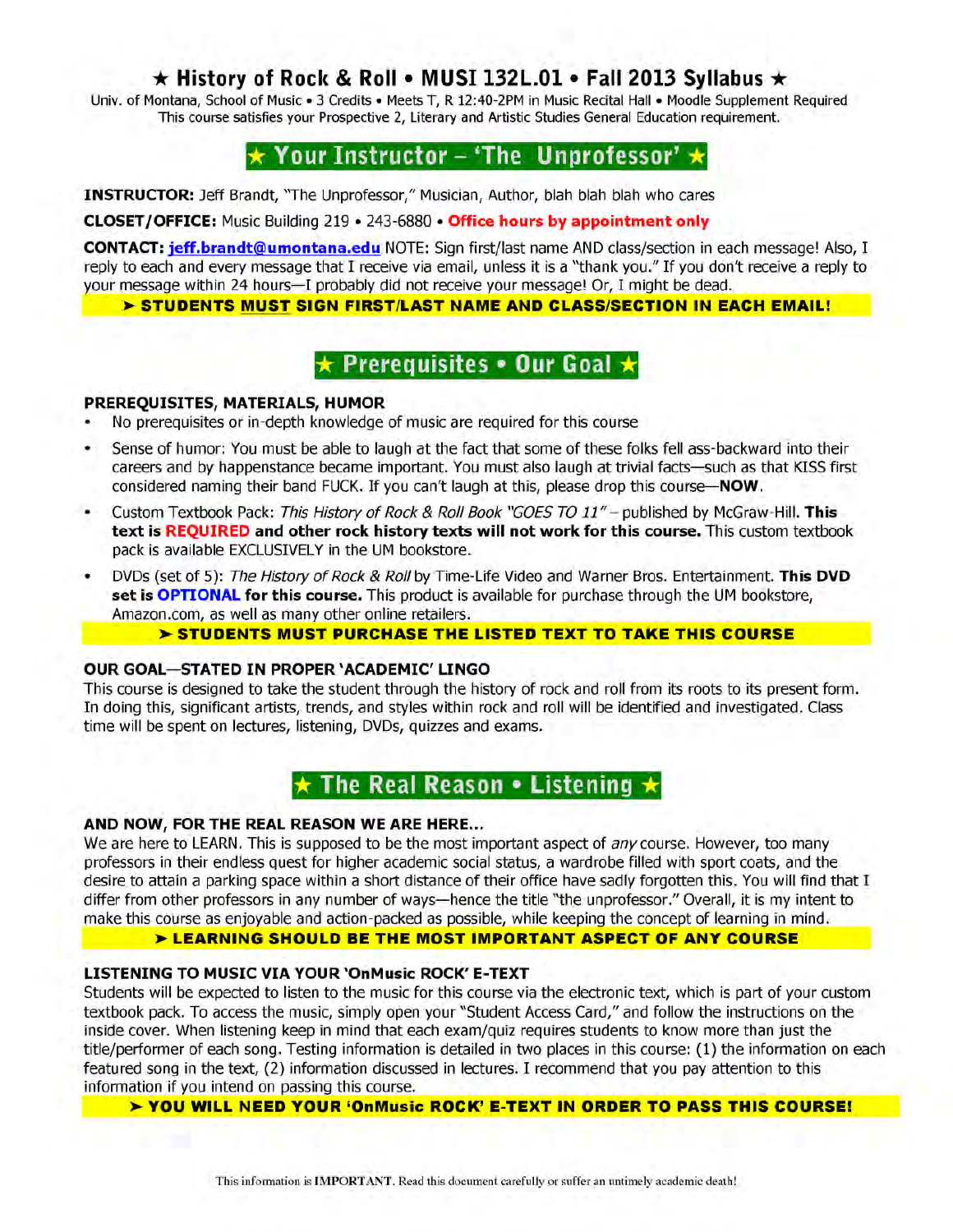### **★ Your New Best Friend • How To Read ★**

### **YOUR TEXTBOOK IS YOUR NEW BEST FRIEND**

Reading the textbook is required. The text contains the answers to the Q4M and Q4F assignments. It also contains some of the answers to the quizzes, midterm and final exam. Read it carefully, or you will miss something...

### **KNOW HOW TO READ?**

As a college freshman, I was taught an important lesson in a music course: "How to Read a Textbook."

- First: read the front, back and inside cover of the book.
- Second: peruse through the pages to get a feel for the text. Are there pictures? Sidebars? Bold terms?
- Third: read—I mean really read—the table of contents. This is a quick overview of the history of rock and roll.
- Finally: begin to read the text.
	- *>* **READ YOUR TEXTBOOK CAREFULLY IF YOU WISH TO PASS THIS COURSE**

### **★ Assignments • Due Dates ★**

#### **ASSIGNMENTS**

There are two big assignments: Questions **4** the Midterm ("Q4M" • Ch. 1-10), and Questions **4** the Final ("Q4F" • Ch. 11-20). Details for completing these are located under the **Assignments** folder, in the center column on Moodle. **DO THIS NOW!** If you procrastinate on these assignments you will not be prepared for exams. You *may earn* extra credit ("bonus points") on these assignments - see the *Q4M/Q4F Assignment Instructions* document for details.

*>* **ASSIGNMENTS ARE LOCATED UNDER THE 'ASSIGMENTS' FOLDER ON MOODLE** 

#### **DUE DATES**

Your final grade depends on the due dates hi-lited on the Calendar. You MUST pay careful attention to these dates. Late work will not be accepted in this course.

**>LATE WORK WILL NOT BE ACCEPTED IN THIS COURSE** 

### **★ Quizzes • Exams ★**

**>IMPORTANT NOTE #1: Take each quiz or exam in one session! Do not "save" your quizzes or exams and try to return later to finish them.** Saving an exam will often end your session on Moodle, which will cause you to lose your one and only attempt! FOLLOW THESE DIRECTIONS!

**>IMPORTANT NOTE #2: If you are a parent arrange for a sitter!** Too often I have seen "I didn't know that he was going to act up" take a negative toll on some parent's grade. FOLLOW THESE DIRECTIONS!

#### **QUIZZES**

Quizzes are 40 questions in length with multiple-choice, matching, and fill-in-the-blank. All quizzes are "open book" and are to be taken on Moodle. Completing each quiz relies on your ability to note the hi-lited dates on the Calendar.

#### *>* **ALL QUIZZES ARE OPEN BOOK AND ARE TO BE TAKEN ON MOODLE**

### **EXAMS**

Exams are 80 questions in length and include multiple-choice, matching, and true/false questions. Completing each exam relies on your ability to note the hi-lited dates on the Calendar. In order to succeed on the exams you will need to study the text, Q4M/Q4F assignments, lectures, and the "OnMusic Rock" clips. The Midterm Exam covers the previously mentioned material in Chapters 1-10. The Final Exam covers the previously mentioned material in Chapters 11-20. **You will be allowed only one attem pt on Exams.** If you miss the Midterm Exam it will not be rescheduled and you will lose the points. If you miss the Final Exam you will fail this course.

**> ANY STUDENT WHO MISSES THE FINAL EXAM WILL FAIL THIS COURSE!**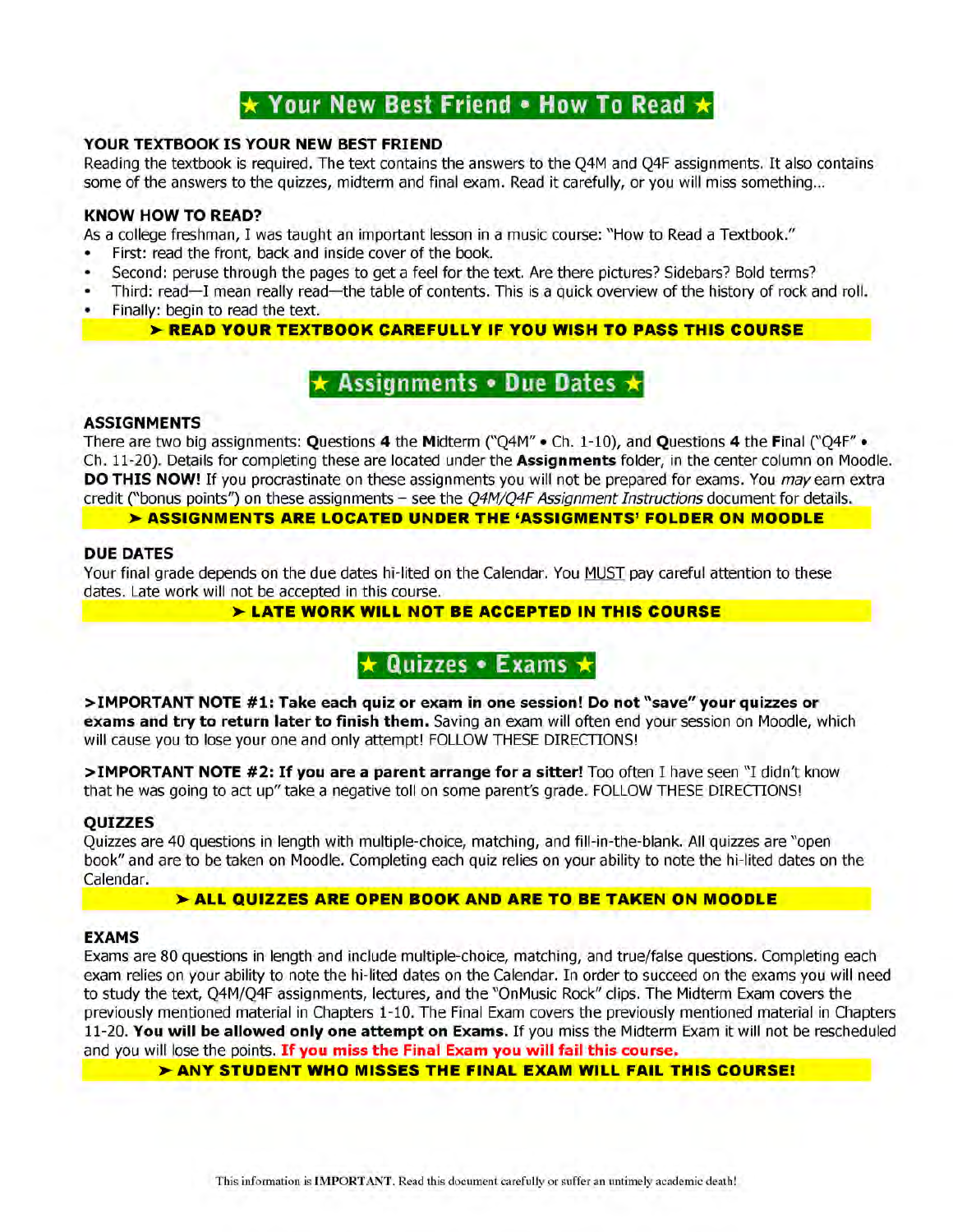### **★ Attendance & FLDs\* Cheating ★**

### **ATTENDANCE & FOCUSED LISTENING DAYS (FLDs)**

Attendance is required. You will find it difficult to succeed in this course if you skip class. Also, note that 40 points of your grade is based on attendance on FLDs, which are clearly marked on the calendar. On FLDs, please come to class a bit early so that you can fill out the attendance form. You also will need to bring your Grizcard ID to confirm your attendance. FLD attendance points are granted on **TWO OF THE FOUR FLDs,** chosen at random at the end of the semester. Attend all FLDs and you will be granted the points that you rightfully deserve. **Missed** FLDs, however, cannot be made up under any circumstances. (Reread the previous statement so that it is hella-clear.) Any emails sent to my account re: "Can I make up the FLD?" will be deleted.

*>* **PLEASE ATTEND CLASS EVERY DAY... FLDs CANNOT BE MADE UP, PERIOD!**

### **CHEATERS SUCK**

If you devise a plan to cheat in this course you will likely fail. You are here to learn new information, complete assignments, and hopefully receive high marks in this course due to hard work and honest effort. If I smell even a whiff of misconduct, not only are you on my "lame list for life," but also my witch friends in Salem will put a hex on you, your family, and your pets for the next 666 years. The "official word" on cheating is as follows:

#### **Academic Misconduct and the Student Conduct Code**

*All students must practice academic honesty. Academic misconduct is subject to an academic penalty by the course instructor and/or disciplinary sanction by the University. All students need to be familiar with the Student Conduct Code. The Code is available for review online at http://life, umt.edu/vpsa/student conduct.oho*

**> PEOPLE WHO CHEAT SIMPLY SUCK. GOT IT?** 

### **★ Grading • Credit/No Credit ★**

#### **GRADING BREAKDOWN**

40 Points—Attendance on FLDs **70 0 Points—Total Points Possible**

480 Points—Exams (Midterm & Final) 100 Points—Q4M (Chap 1-10) + Q4F (Chap 11-20) 80 Points—Chapter Quizzes (Ch 1-5, Ch 11-15)

**GRADING PERCENTAGES**

 $90-100\% = A (A- only if you bump up from 89.5\%)$  $80-89\% = B(B + 87\%)$  or above)  $70-79\% = C (C + 77\% \text{ or above})$  $60-69\% = D (D + 67\% \text{ or above})$  $0-59\% = F(57\% \text{ or above} = "failure with style")$ 

### **CREDIT/NO CREDIT**

Students who wish to take the "Credit/No Credit" Option ("pass/fail") need to have a 60% or above in order to receive credit. To find out if you are eligible for "Credit/No Credit," you may need to see the registrar.

### *>* **NOTE: THE MIDTERM & FINAL EXAM TOGETHER = 69% OF YOUR FINAL GRADE!**

**★ Moodle • Communication ★**

### **MOODLE**

Taking an online class is likely a new experience for many of you. Here are a few tips about using Moodle, our handsome, online platform.

- To Login to Moodle, go to login.umt.edu/cas/login
- Enter your NetID, then your password, and click on the **UMOnline Moodle** icon.
- Once your courses appear, select "History of Rock & Roll" and you will be directed to the homepage.
- The center column of Moodle will display the most important areas for our course. Check each of the folders so that you are aware of where specific items are located, such as "Quizzes & Exams."
- To contact the instructor click on "Compose New Email" under the **QUICKMAIL** block.
- To check your grades, click on "Grades" under the **SETTINGS** block.
- The system administrator will post announcements on occasion. These posts generally notify students of times that Moodle will be down, or if a football player has been bitten by a rabid squirrel on campus.

*>* REMEMBER: YOU WILL BE REQUIRED TO TAKE QUIZZES ON MOODLE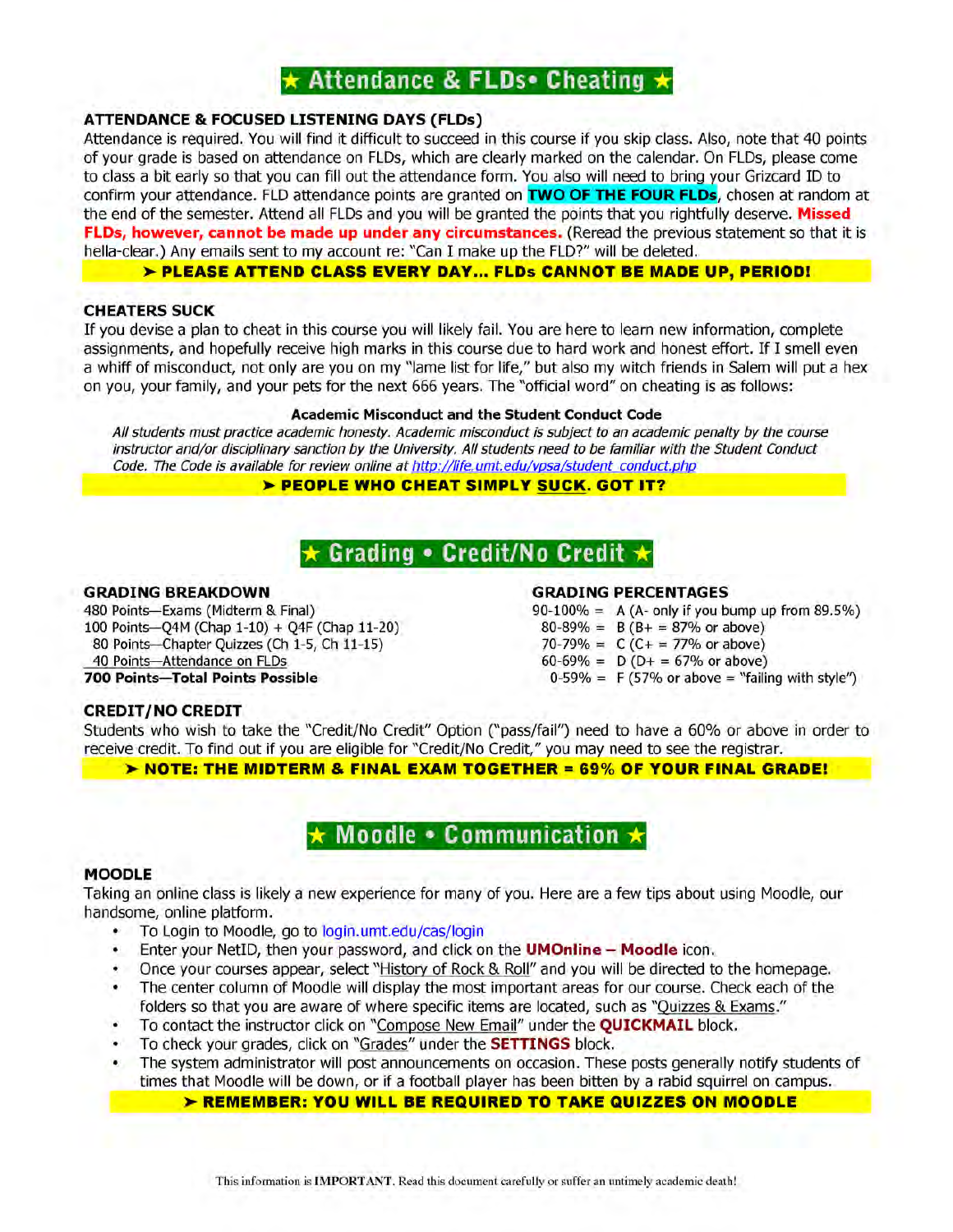#### **COMMUNICATION**

Communication via UMConnect email is an important part of this course. If you have questions regarding UMConnect you will need to go to IT Central (243-HELP) in order to get connected. UMConnect email should be used for communication with the instructor or other students. You will not receive messages if your UMConnect account is full!

### *>* **CHECK YOUR UM Connect EMAIL DAILY**

### **★ Course Rating • Special Arrangements • Diversity ★**

### **THIS COURSE IS RATED 'R'**

Due to the subject matter, nature of the material, and adult language/images in lectures/DVDs, this course is not for people under the age of 18. **THE POINT: DO NOT BRING YOUNG CHILDREN TO CLASS,** as some presented material will be inappropriate for them. In addition, the following is a short list of those who may find some of the material in this course offensive from time to time: students, professors, administrators, conservatives, liberals, moderates, Christians, Atheists, Agnostics, environmentalists, non-environmentalists, bankers, lawyers, firefighters, police officers, politicians, civil servants, health-care professionals, volunteers, homeless people, women, men, "gurls," "boyz," homies, gang members, non-gang members, news anchors, record executives, foreigners, domestics, space aliens, and certain members of the NASA team.

### *>* **PLEASE DO NOT BRING CHILDREN TO CLASS—ARRANGE FOR CHILDCARE**

### **SPECIAL ARRANGEMENTS**

The University Of Montana assures equal access to instruction through collaboration between students with disabilities, instructors and Disability Services for Students (DSS). If you think you may have a disability adversely affecting your academic performance, and you have not already registered with DSS, please contact DSS in Lommasson 154 or visit life.umt.edu/dss. I will work with you and DSS to provide an appropriate accommodation in this course.

### *>* **PLEASE CONTACT ME IF YOU NEED A SPECIAL ARRANGEMENT IN THIS COURSE**

#### **DIVERSITY**

The University of Montana seeks to enhance diversity by recognizing and embracing the differences in age, ideas and perspectives, disabilities, abilities, creed, ethnicity, gender identity, gender expression, veteran status, national origin, race, religious and spiritual beliefs, sex, sexual orientation, and the socioeconomic and geographic composition of its faculty, administrative professionals, staff, and students. In its effort to enhance diversity, The University of Montana recognizes that particular focused effort must be placed on including members of groups who have historically been subject to discrimination and are still underrepresented in the campus community.

### $>$  **I SUPPORT THE UM ALLIES PROGRAM AND DISCOURAGE DISCRIMINATION**

**★ Review • Read Carefully! ★**

#### **REVIEW THIS DOCUMENT**

Students often email me after barely skimming this document and begin firing questions my way. **Me no like that.** You must read this and ALL of the below listed documents in order to proceed in this course. Could I be any clearer on this point? I didn't think so.

### **READ THESE DOCUMENTS CAREFULLY!**

- *Read This First—Or Lose A Finger* (see "Welcome First Day!" folder, in the center column, on Moodle)
- *Syllabus* (you are looking right at it; see "Welcome First Day!" folder, on Moodle)
- *Calendar* (see "Welcome First Day!" folder, on Moodle)

### *>* **READ ALL OF THE ABOVE DOCUMENTS OR RISK ACQUIRING A SERIOUS INFECTION**

**"People should envy us"...** " I **envy us"...** " Ya, **me too."**

— exchanges between lead singer David St. Hubbins & bassist Derek Smalls in *This is Spinal Tap*

This information is **IMPORTANT**. Read this document carefully or suffer an untimely academic death!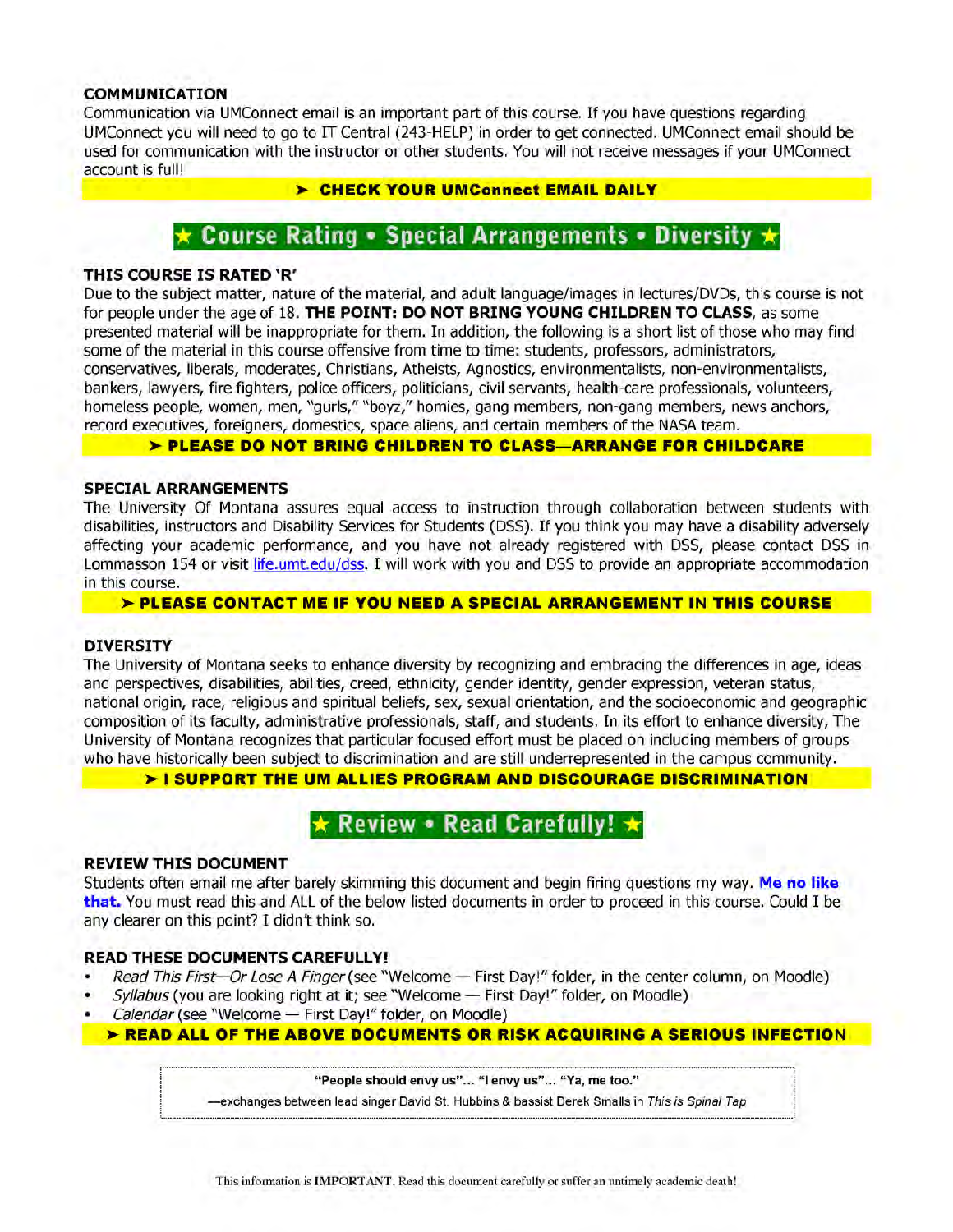# **History of Rock & Roll • MUSI 132L.01 • Fall 2013 Calendar**

| Date    | <b>Topics for Class</b>                                                 | In Class                                           | <b>Homework Assignments Due</b>                                                                          | Hrs            | Pts |  |
|---------|-------------------------------------------------------------------------|----------------------------------------------------|----------------------------------------------------------------------------------------------------------|----------------|-----|--|
| 8/27    | <b>Chap 1: Roots of Rock Music</b>                                      | Take notes on lecture                              | Read text . Listen to "OnMusic" Clips . Work on Q4M                                                      | $\overline{2}$ |     |  |
| 8/29    | Syllabus, Calendar, etc. • chapter 1 lecture cont'd                     | HellIllooooo Pay Attention!                        | Purchase materials · Read documents carefully! DO NOT SKIM!                                              | $\mathbf{I}$   |     |  |
| 9/3     | Chap 2: Urban Blues and Rhythm & Blues                                  | Take notes on lecture                              | Read text . Listen to "OnMusic" Clips . Work on Q4M                                                      | $\overline{2}$ |     |  |
| 9/5     | Chap 3: Gospel and Country Roots of Rock                                | Take notes on lecture                              | Read text · Listen to "OnMusic" Clips · Work on Q4M                                                      | $\overline{2}$ |     |  |
| 9/10    | <b>Chap 4: Early Rock and Roll</b>                                      | Take notes on lecture                              | Read text . Listen to "OnMusic" Clips . Work on Q4M                                                      | $\overline{2}$ |     |  |
| 9/12    | chapter 4 lecture cont'd                                                | Take notes on lecture                              |                                                                                                          |                |     |  |
| 9/17    | Chap 5: Teen-Styled Rock Music                                          | Take notes on lecture                              | Read text • Listen to "OnMusic" Clips • Work on Q4M                                                      | $\overline{2}$ |     |  |
| 9/19    | FOCUSED LISTENING DAY #1                                                | <b>BRING TO CLASS: GRIZ CARD . WRITING UTENSIL</b> |                                                                                                          |                |     |  |
| 9/24    | Chap 6: Soul and Motown                                                 | Take notes on lecture                              | Read text . Listen to "OnMusic" Clips . Work on Q4M . STUDY 4 QUIZ!                                      | 3              |     |  |
| 9/26    | $\blacktriangleright$ QUIZ: Chapters 1 - 5                              | <b>Take on Moodle</b>                              | Quiz opens 9AM on 9/26 • Quiz closes 9PM on 10/1                                                         | 1              | 40  |  |
| 9/26    | Chap 7: Brit. Invasion: The Beatles v. The Stones Take notes on lecture |                                                    | Read text . Listen to "OnMusic" Clips . Work on Q4M                                                      | $\overline{2}$ |     |  |
| 10/1    | Chap 8: Brit. Invasion: America Reacts                                  | Take notes on lecture                              | Read text . Listen to "OnMusic" Clips . Work on Q4M                                                      | $\overline{2}$ |     |  |
| 10/3    | FOCUSED LISTENING DAY #2                                                | > BRING TO CLASS: GRIZ CARD . WRITING UTENSIL      |                                                                                                          |                |     |  |
| 10/8    | Chap 9: Folk, Folk-Rock, and Singer/Songwriters Take notes on lecture   |                                                    | FINISH Q4M FOR CHAPTERS 1-10                                                                             | $\overline{4}$ |     |  |
| 10/10   |                                                                         |                                                    | DUE: Q4M (Chapters 1-10) • You MUST use the Assignment Template • IMPORTANT: Keep a copy for exam review |                | 50  |  |
| 10/10   | Chap 10: Psychedelic Rock                                               | Take notes on lecture                              | <b>STUDY FOR EXAM!</b>                                                                                   | $\mathbf{1}$   |     |  |
| 10/15   | chapter 10 lecture cont'd                                               | Take notes on lecture                              | <b>STUDY FOR EXAM!</b>                                                                                   | $\mathbf{1}$   |     |  |
| 10/17   | <b>EMIDTERM EXAM: Chapters 1 - 10</b>                                   |                                                    | > BRING TO CLASS: GRIZ CARD • SCANTRON FORM "No. F-289-PAR-L" • #2 PENCIL                                |                | 240 |  |
| 10/22   | <b>Chap 11: Country and Southern Rock</b>                               | Take notes on lecture                              | Read text . Listen to "OnMusic" Clips . Work on Q4F                                                      | $\overline{2}$ |     |  |
| 10/24   | Chap 12: Jazz-Rock Styles                                               | Take notes on lecture                              | Read text . Listen to "OnMusic" Clips . Work on Q4F                                                      | $\overline{2}$ |     |  |
| 10/29   | Chap 13: Hard Rock and Heavy Metal                                      | Take notes on lecture                              | Read text . Listen to "OnMusic" Clips . Work on Q4F                                                      | $\overline{2}$ |     |  |
| 10/31   | ▶ FOCUSED LISTENING DAY #3                                              | <b>BRING TO CLASS: GRIZ CARD . WRITING UTENSIL</b> |                                                                                                          |                |     |  |
| $+11/5$ | chapter 13 lecture cont'd                                               | Take notes on lecture                              |                                                                                                          |                |     |  |
| 11/7    | <b>Chap 14: Progressive and Glitter Rock</b>                            | Take notes on lecture                              | Read text . Listen to "OnMusic" Clips . Work on Q4F                                                      | $\overline{2}$ |     |  |
| 11/12   | Chap 15: Ska and Reggae                                                 | Take notes on lecture                              | Read text . Listen to "OnMusic" Clips . Work on Q4F . STUDY 4 QUIZ!                                      | 3              |     |  |
| 11/14   | $\triangleright$ QUIZ: Chapters 11 - 15                                 | <b>Take on Moodle</b>                              | Quiz opens 9AM on 11/14 . Quiz closes 9PM on 11/19                                                       | 1              | 40  |  |
| 11/14   | <b>Chap 16: Punk Rock and New Wave</b>                                  | Take notes on lecture                              | Read text . Listen to "OnMusic" Clips . Work on Q4F                                                      | $\overline{2}$ |     |  |
| 11/19   | Chap 17: Funk and Disco                                                 | Take notes on lecture                              | FINISH Q4F FOR CHAPTERS 11-20                                                                            | $\overline{4}$ |     |  |